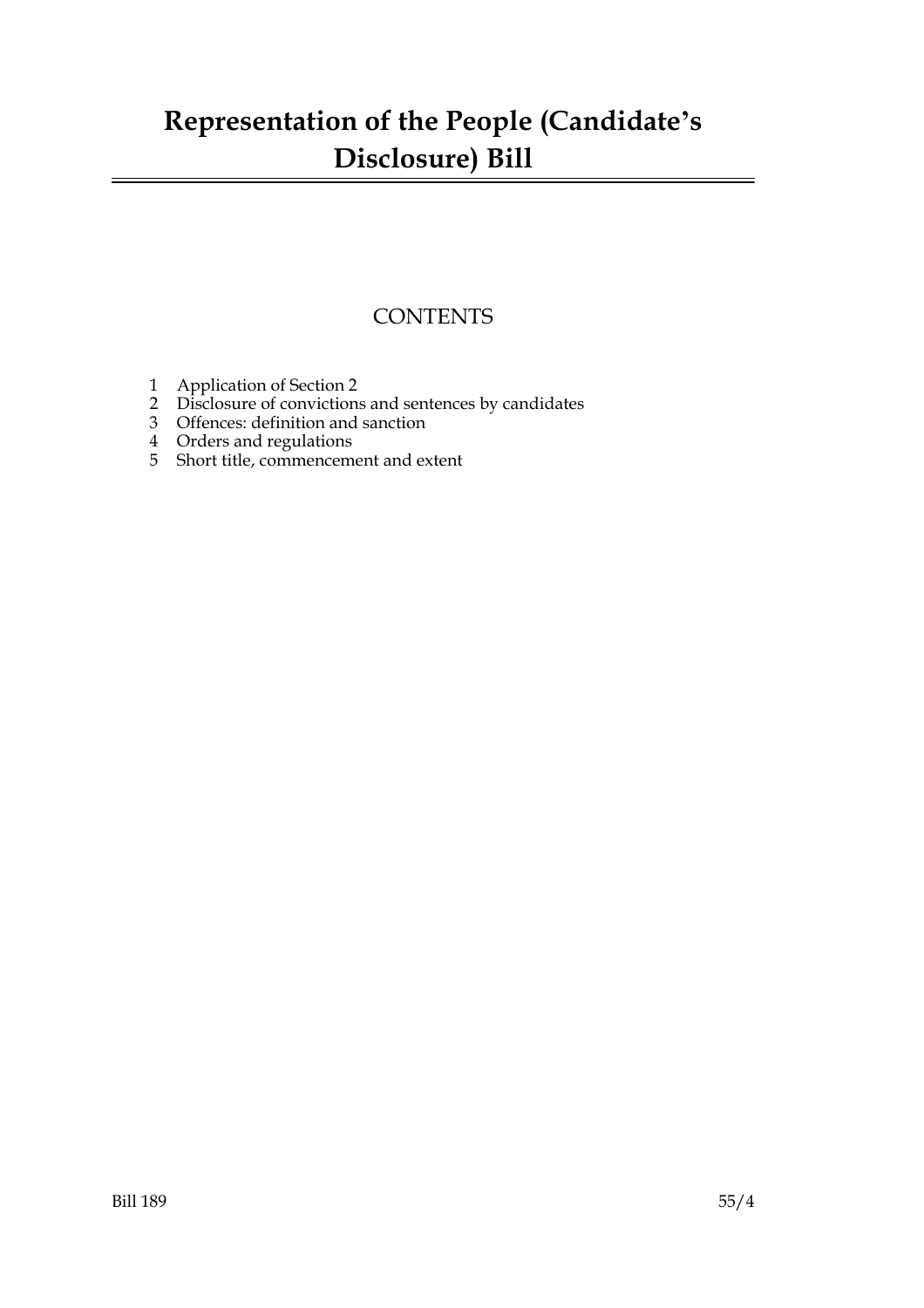## A **BILL** TO

Make provision for the disclosure of convictions and sentences etc. by candidates for election to specified public roles; and for connected purposes.

E IT ENACTED by the Queen's most Excellent Majesty, by and with the advice and consent of the Lords Spiritual and Temporal, and Commons, in this present **B** E IT ENACTED by the Queen's most Excellent Majesty, by and with consent of the Lords Spiritual and Temporal, and Commons, Parliament assembled, and by the authority of the same, as follows:  $-$ 

#### **1 Application of Section 2**

|  | (1) Section 2 shall apply to candidates standing for election to the role of $-$ |  |  |
|--|----------------------------------------------------------------------------------|--|--|
|  |                                                                                  |  |  |

- (a) member of the House of Commons;
- (b) hereditary member of the House of Lords;
- (c) member of the Scottish Parliament;
- (d) member of the National Assembly for Wales;
- (e) member of the Northern Ireland Assembly;
- (f) member of the European Parliament for a UK constituency;
- (g) member of the Greater London Assembly;
- (h) elected mayor, including Mayor of London;
- (i) district, borough, county, county borough or unitary authority councillor;
- (j) parish or community councillor; or
- (k) Police and Crime Commissioner.
- (2) The Secretary of State may amend the list set out in subsection (1) by an order subject to the negative resolution procedure. *15*
- (3) For the purposes of this Act, the roles mentioned in subsection (1) are exempt from the Rehabilitation of Offenders Act 1974.

#### **2 Disclosure of convictions and sentences by candidates**

(1) A candidate for election to a role mentioned in subsection (1) shall submit a statement disclosing his or her past convictions and sentences etc. to the Returning Officer by the same deadline as nomination papers for the candidacy are required. *20*

*10*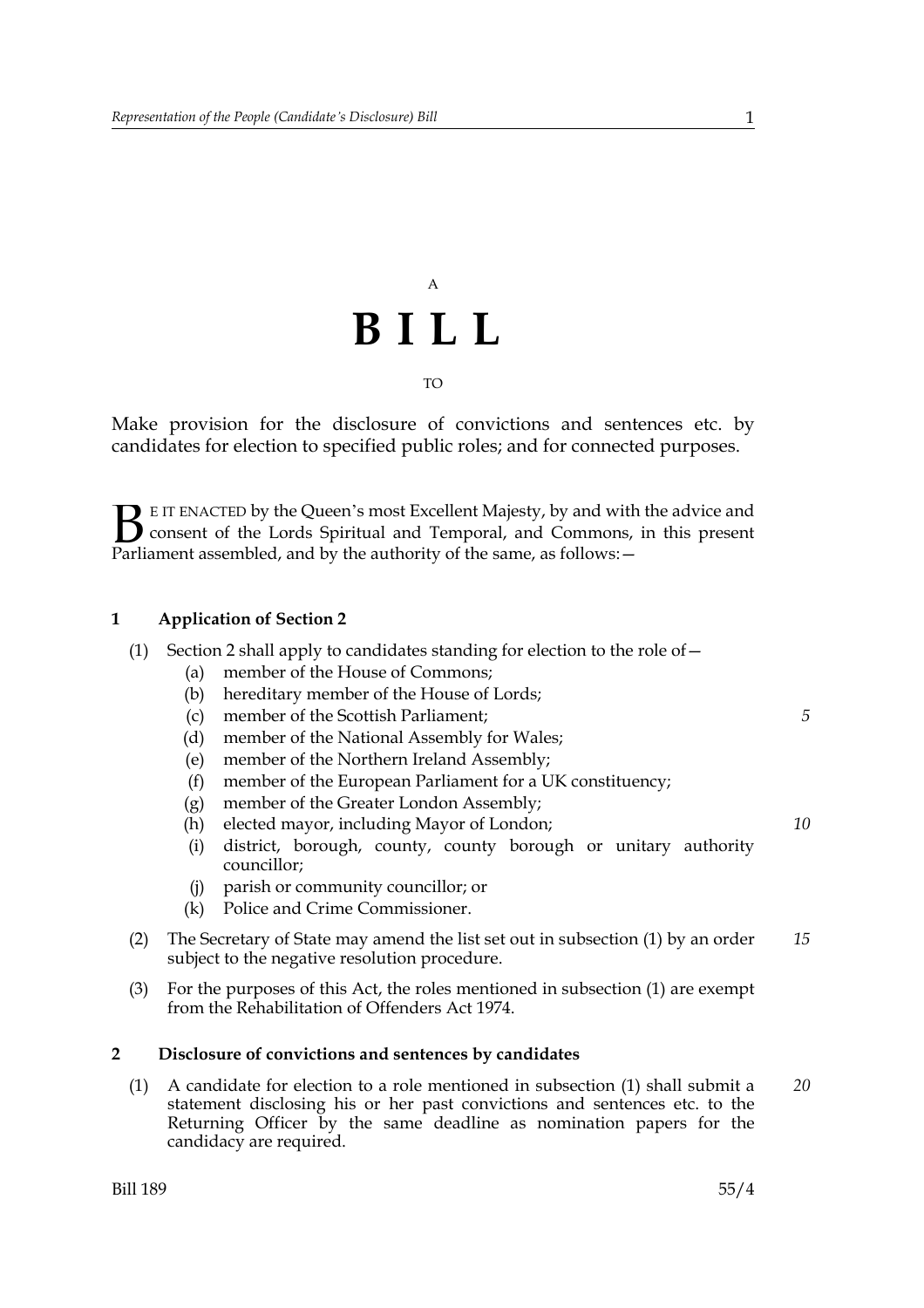- (2) A nomination for a candidacy for election for a role mentioned in subsection (1) shall not be valid if not accompanied by a statement as mentioned in subsection (1) which is compliant with subsection (3).
- (3) The statement referred to in subsection (1) shall be identical in all respects to an Enhanced Disclosure with Lists check and include information about:
	- (a) convictions;
	- (b) spent convictions;
	- (c) cautions;
	- (d) consideration status;
	- (e) suitability information;
	- (f) prescribed court orders and sex offenders notification requirements; and
	- (g) any other non-conviction information considered to be relevant by the police or a relevant Government body.

#### **3 Offences: definition and sanction**

- (1) It shall be an offence for a person described in section 2(1) deliberately to submit an inaccurate, incomplete, false or misleading statement under that subsection.
- (2) A person guilty of an offence under this section is liable—
	- (a) on summary conviction to a fine not exceeding the statutory maximum; or *20*
	- (b) on conviction on indictment, to imprisonment for a term not exceeding one year, or to a fine, or to both.

#### **4 Orders and regulations**

- (1) Any power to make an order or regulations under this Act is exercisable by statutory instrument. *25*
- (2) A statutory instrument containing an order or regulations under this Act is subject to annulment in pursuance of a resolution of either House of Parliament.

#### **5 Short title, commencement and extent**

- (1) This Act may be cited as the Representation of the People (Candidate's Disclosure) Act 2015.
- (2) This Act comes into force at the end of the period of 3 months beginning with the day on which it is passed.
- (3) This Act extends to England and Wales, Scotland and Northern Ireland. *35*

*10*

*5*

*15*